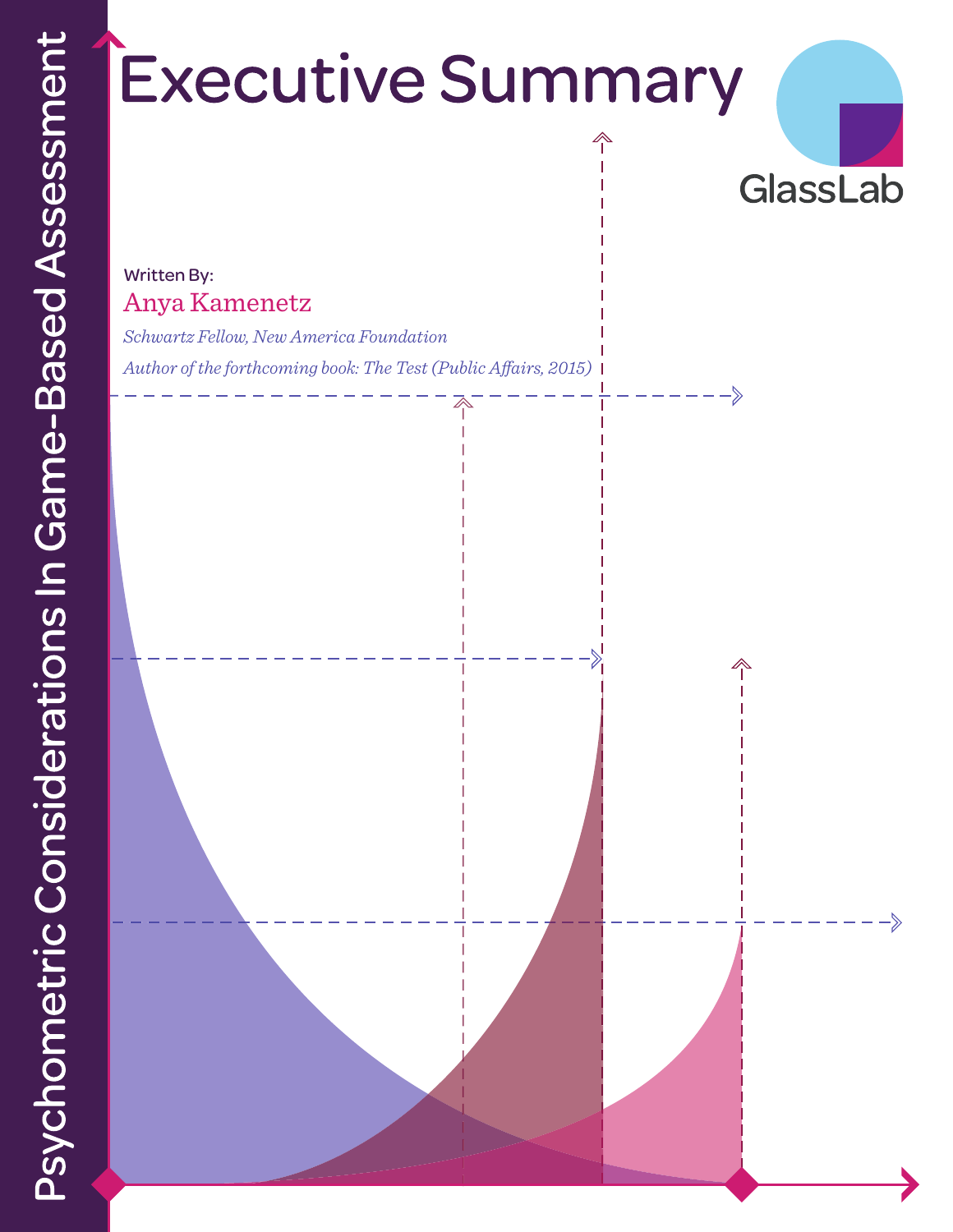## **Executive Summary**

"Psychometric Considerations in Game-Based Assessment" is a work of multidisciplinary scholarship. It's also the first publication of an unprecedented multidisciplinary collaboration. GlassLab brings together game designers, learning scientists, and psychometricians from Institute of Play, the Entertainment Software Association, Electronic Arts, Educational Testing Service, Pearson's Center for Digital Data, Analytics & Adaptive Learning, and other organizations. Their goal is to build and emphasize the deep interconnections across the often quite separate areas of learning, testing, and game-making.

The game-based assessments this team is developing, starting with SimCityEDU: Pollution Challenge!, which debuted in November 2013, are something new under the sun. They are not "gamified" educational software. Nor are they games "thrown over the wall" to learning scientists and psychometricians to add scoring features after design is complete. These are real games that seek to evoke and measure real learning in real ways. The authors of this paper want to see GlassLab's work replicated and extended. They "seek to contribute to an integrated framework for designing, implementing, and using game-based assessments; one which builds on current best practices in learning, game design, and assessment design."

This paper goes into detail about how that can be done.

It also clarifies, as this summary will, why it should be done.

#### Testing for Growth

There are two familiar types of assessments in broad use in schools today: summative tests and formative tests. The first are typically multiple-choice and short answer standardized tests. These tests are optimized to assess "crystallized" intelligence, that is, accumulated knowledge and skills. They are often high-stakes, given at the end of courses: for example, a state accountability test that determines the rating of a school, district or teacher, or a high school graduation exam. A less common, but highly valuable form of summative assessment is the performance-based assessment, which calls on students or groups to complete an authentic task, research project, performance or presentation, to be judged according to a rubric.

The main purpose of a formative test, by contrast, is to give feedback to students and teachers to guide learning along the way. In order to provide the best instruction, teachers need more fine-grained, timelier information about students' states of knowledge than is provided by summative tests. They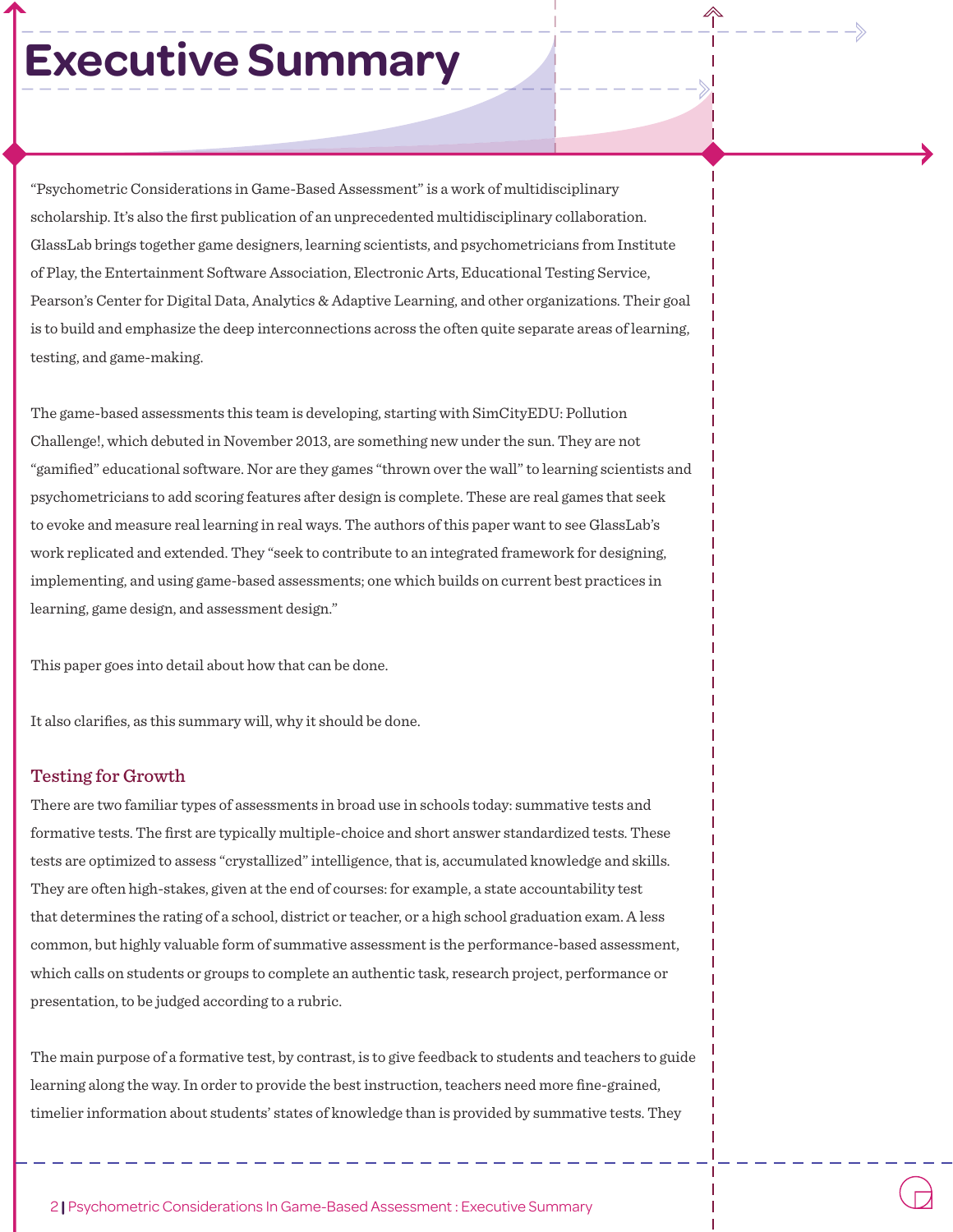often try to collect this information through pop quizzes, an instant poll or calling on a student. What's largely missing from the traditional assessment palette of formative and summative tests, of high stakes and pop quiz, is a way to get at the process of thought and at "fluid" intelligence, the capacity to think logically and apply reasoning in novel situations. The concept of "dynamic testing" goes back to pioneering educational psychologist Lev Vygotsky, who posited a test—teach—retest model. The idea is to get a sense of the student's best possible effort given appropriate support. This could be thought of as testing for teachability, integrating teaching into the assessment process.

As the authors will explain, to inform their work at the intersection of game design, instructional design, simulation design, and assessment design they assume a common, socio-cognitive perspective on learning. Learning in this view is not just the response of a disembodied neuron to an electrical signal. It happens in a context marked by particular patterns of activity, whether school, family, workplace, or community. Learning involves not only skills and knowledge, but also identities, values and epistemologies, ways of representing meaning with particular uses of language, common to particular groups—such as people who play SimCity, study Danish together, or troubleshoot computer networks. "Drop from the sky" summative tests, in particular, do a poor job of representing or evoking the complex overlapping domains, both macro and micro, in which learning takes place.

This view takes "intelligence" not as a fixed, hereditary trait, but as it actually functions in the real world: as an application of knowledge and skill, alone or with others, to solve problems and create new knowledge in areas like math, science, history, economics, literature, design, technology, and so on. You might call this fluid (vs. crystallized) intelligence, practical intelligence, or intelligence in action.

When you think about intelligence this way, it is clear that you can become more intelligent by continuously tackling new challenges in new ways.

For educational purposes it appears both more helpful and more hopeful to understand a student's capacity for growth, her particular learning strengths and weaknesses, and how they interact with her environment, rather than merely take a snapshot of whether she is above proficient or below proficient in a specific subject at a given point in time. But various models of dynamic testing have been tried over the years without achieving strong predictive power or wide use. Meanwhile, assessing fluid intelligence, particularly from a socio-cognitive perspective, seems to require complex performance tasks that are not easily machine-scored. The ideal would be to eavesdrop on the process of thinking in action, something that sounds highly infeasible.

Until now.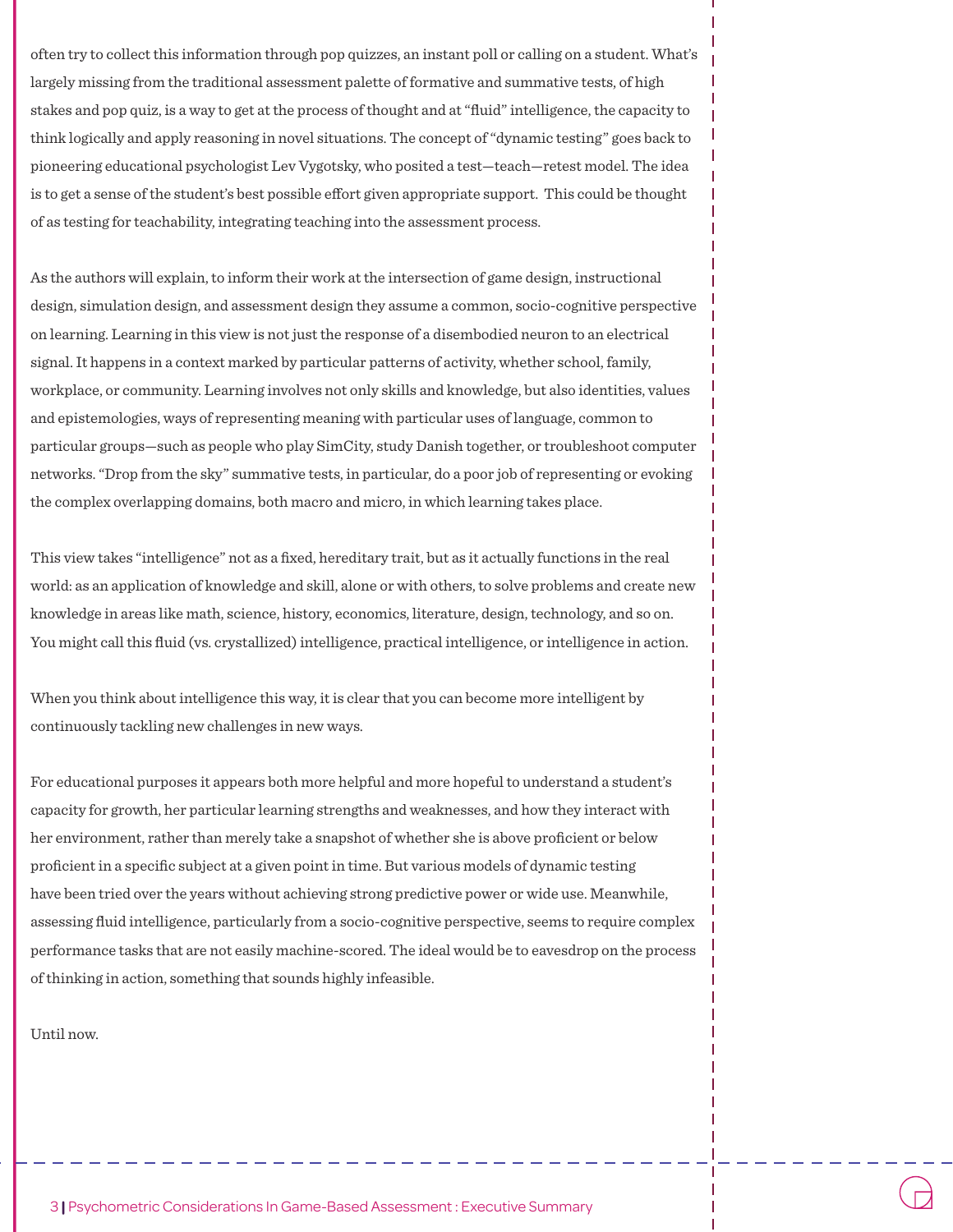#### Games for Learning and Assessment

Over the last few decades, learning scientists have become quite interested in electronic games for several reasons. Unlike some other learning activities, they seem to spark players' intrinsic motivation to continue, that is, they are fun and engaging in themselves. They are capable of simulating complex situations, from troubleshooting computer networks to flying jet planes, to a degree of detail that becomes easily translatable to the real world. And importantly, they are adaptive, meaning the level of play adjusts as the player becomes more adept. Another way of expressing this is that games teach you how to play them. Another way is that they are designed to keep players in the "proximal zone of development" or the "state of flow" at which learning and engagement takes place most optimally. Yet another way is that games provide immediate and implicit formative feedback, with the processes of learning, performance, and assessment unified into a single cycle. GlassLab aims to do just this, with games that "winning" requires learning to, for example, model systems or construct arguments.

Games can stand alone as a learning activity, providing valuable information to the player and her teacher, who can intuitively characterize the evidence provided by the game. In low-stakes situations, this is perfectly satisfactory. The quality of evidence about learning gathered is more important than the analysis of that evidence.

But another reason learning scientists are interested in games is because of their potential to provide a new window into the process of learning. Familiar assessments produce a one-dimensional stream of data: a right or wrong answer on a multiple-choice question, or a rater's score on an essay. By contrast, playing video games, as with other kinds of educational or interactive software, generates a "digital ocean" of data that provides many more potential sources of evidence of students' thinking and learning in action: not only their meaningful actions within a game's logic, such as bulldozing a power plant or calling up a voter report, but their random mouse movements or the rate of their keyboard clicks. In some systems, the telemetry can extend to logging players' breathing, heart rate and facial expressions.

The authors of this paper are interested in designing games with an assessment architecture that can analyze all of this data and explicitly characterize and communicate its findings outside the local setting, as for moderate and higher stakes purposes. They want to gather "evidence about evidence," or support for the reliability, comparability, and validity of these findings. And they want to take advantage of all the rich data provided by games to produce a dynamic portrait not just of crystallized knowledge in a given content domain, but of higher-order constructs such as, in the case of SimCityEDU, systems thinking.

This isn't just a new kind of test. It's testing for a new kind of learning.

It is here that psychometrics comes in.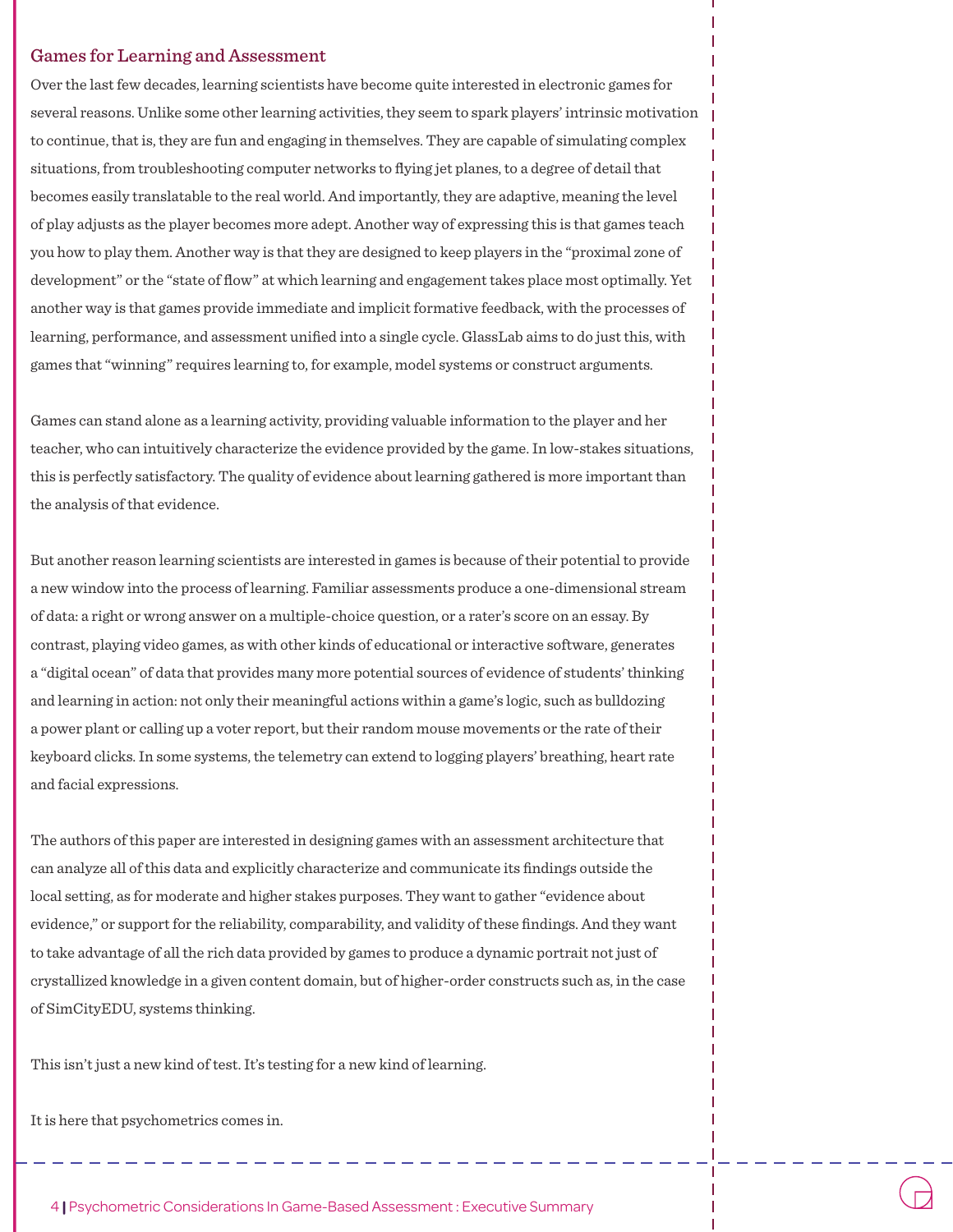#### Psychometrics for Games

Psychometrics, the measure of the mind, uses statistical tools to reason from limited evidence to underlying constructs. Psychometrics allows designers of game-based assessments to create probability models that connect students' performance in particular game situations to their skills, knowledge, identities, and values, both at a moment in time and as they change over time. Through the use of statistical tools such as Bayes theorem, designers can update beliefs about these variables as new evidence arrives during gameplay. Psychometrics provides a way of characterizing the quality of the evidence thus accumulated. And it supplies a framework for sorting out evidence provided through game play in order to make better design decisions and in turn, collect better evidence.

In Chapter 12, "Psychometric Properties," the authors discuss ways of thinking about the quality of inferences and decisions based on the fallible and finite information provided by assessments. They reference four core psychometric properties of reliability, generalizability, comparability, and validity. Colloquially, reliability refers to the chances that a student tested at a level 4 really is a level 4. Generalizability asks whether the student would demonstrate the same capability given a different kind of assessment, or another game-based assessment of the same skill with different content. Comparability concerns how fair it is to compare or rank students based on their results.

Validity, a "paramount" value in psychometrics, concerns decisions made and actions taken as a result of the information provided by the tests. For example, do students learn from the formative feedback provided by a game-based assessment? Will the game-based assessment indeed tell us something meaningful about the student's understanding of systems thinking in other situations? Do teachers get actionable information to improve teaching? Does the feedback give designers the information they need to make future versions of the games better? Of course, answering these questions requires new assessments or other measures to validate the previous assessments – to see how the information from the assessment actually plays out beyond the game context.

#### Games for Psychometrics

So that's why game-based assessment designers need psychometricians. Why do psychometricians need GBA designers? Because collaborating in this way promises to expand the frontiers of psychometrics.

While the discipline of psychometrics was developed for reasoning from the "digital desert" of relatively sparse data provided by traditional assessments to posited fixed traits such as Spearman's g factor or Binet's IQ, GBAs require taking the "digital ocean" of data produced in play and using it to make inferences about dynamic, shifting, socio-cognitive capabilities For this reason, the authors argue, applying psychometrics to game-based assessments advances the science of psychometrics.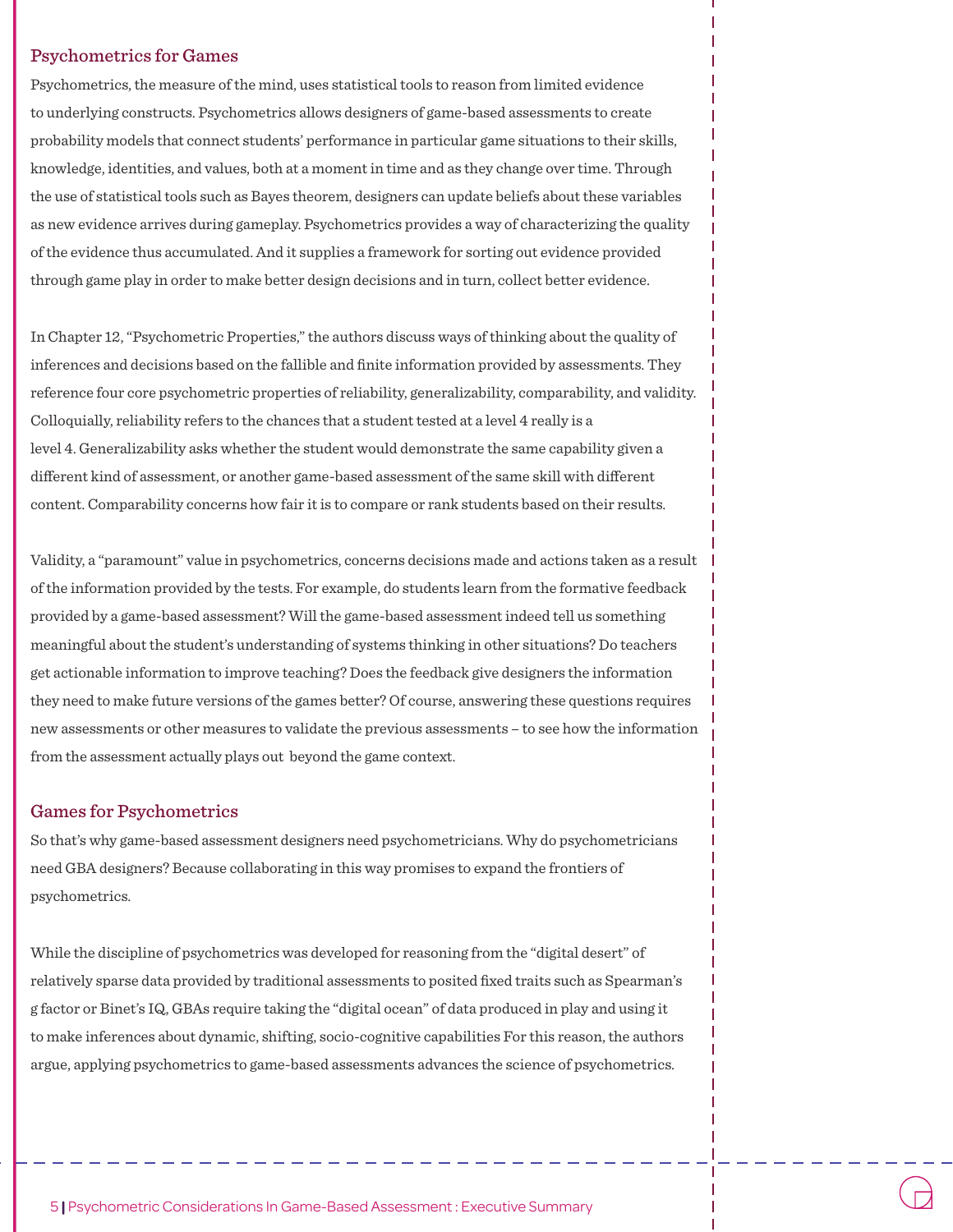There are several unique features of game-based assessments that push the frontiers of psychometrics, which the authors call "interesting factors." These arise in traditional tests but come up more often and more obviously in game-based assessments.

First, like performance assessments and other "authentic" assessments, GBAs tend to be more openended and complicated challenges. Therefore, there is a high chance of misinterpreting students' responses due to variations in their background knowledge and skill outside the framework of what the test is testing. In truth, "what else students know" is always a factor in performance on any kind of test, but the current conventions for analyzing results of high-stakes multiple choice tests largely ignore this situative and socio-cognitive reality. Designers of game-based assessments ought to be more careful. For example, in SimCityEDU: Pollution Challenge! students are supposed to be demonstrating their understanding of systems thinking with respect to a system that includes jobs, pollution, and several other factors. But their performance may also be influenced by a lack of familiarity with mouse clicking, "hovering," and "plopping," by not knowing the real-world facts about the relative pollution produced by coal vs. solar plants, by problems reading graphs and charts, or by gaps in English vocabulary, to give a few examples. The authors suggest surrounding GBAs with both teacher guidance and in-game guidance to support both optimal interpretation of game play and optimal learning, building from what students already know and can do.

A second and related factor is the stability of complex constructs such as systems thinking from one context to another. The authors urge caution in interpretation based on previous experience with performance assessments. Much more empirical work is needed in order to establish generalizability. Creating a variety of game-based assessments for systems thinking featuring different systems, but with a common set of concepts and representations, could assist students in activating these concepts in different contexts.

Thirdly, GBAs pose complex reporting requirements to multiple users—student, teacher, outside observer—at various times and various levels. For example, task-level feedback is provided directly to the student during game play; an in-class diagnostic test is concerned with giving the finest possible grain of detail on an individual, perhaps at the end of a challenge; a designers' feedback survey might want to capture trends at the end of a game or a series of games completed by a large group of players. GBAs may have multiple evidence accumulation processes running simultaneously.

Fourthly, there is the question of adaptivity. Games at their best are highly adaptive, following an individualized path for each user and, as observed earlier, keeping the player within her zone of proximal development, balanced between anxiety on the one hand and boredom on the other. Values as measured by the assessment change over the course of play, which is another way of saying that students learn while completing the assessment, an experience not common with traditional non-performance assessments. Three lines of research converge around this dynamic aspect of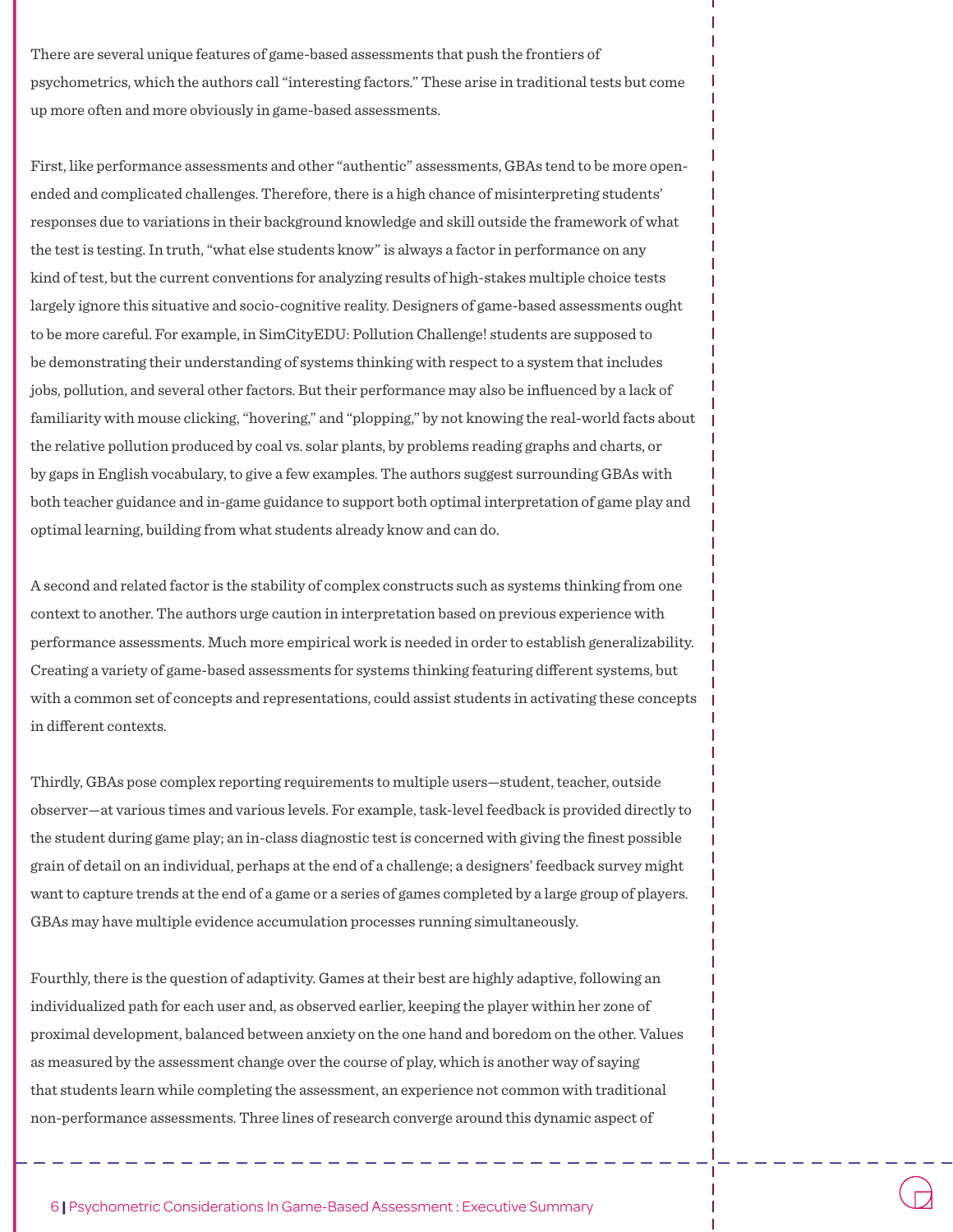GBAs: experiences around the leading edge of one's capabilities optimize learning, assessment, and engagement at the same time. Therefore, design principles from learning, psychometrics, and instruction all reinforce each other.

Fifth, also unlike most tests, students play games again and again, getting better each time—how can the evidence model update to accommodate these changes? For example, rather than scoring a particular variable as "succeeded" or "failed," the values may need to expand to include cases like "successful on the first try," "successful on 3rd try," or "gave up after first try."

And finally, students may play games together. This requires the psychometric modeling to either take place at the level of a team rather than an individual, or even more complex, to model the participation of each individual within a collaboration.

#### Design Guidelines for Evidence-Centered Game Design

In the last chapter of the paper, "Implications for Design," the authors describe how to build the "hybrid creature" that is a GBA. Hopefully, the result is more powerful chimera than a clumsy Frankenstein's Monster.

Their design approach is Evidence-Centered Game Design, ECgD, a name that echoes the Evidence-Centered Design approach to assessments pioneered by coauthor Bob Mislevy. Game elements include domain analysis, domain modeling, identification of work products, types of evidence, scoring models, and student-model variables.

ECgD is an attempt at integrating the processes of game design and assessment design with four stages:

Definition of competencies from a non-game realm.

- A strategy for integrating externally-defined competency with gameplay competency.
- A system for creating formative feedback that is integrated with the game experience.
- A method for iteration of the game design for fun, engagement, and deep learning, simultaneous with iteration of the assessment model for meaning and accuracy.

In this integration, psychometrics and assessment design feed back into game design to help promote learning. The assessment design helps game designers see how theory and experience in some learning domain can be applied to build the situations, the challenges, and the actions that players interact with. Psychometric models provide metrics for information about players' capabilities, so designers can test alternative scenarios for evidence just as they do now for engagement. These engineering tools build on designers' skills and educators' understanding of learning in the domain, to improve the combined impact of play and learning.